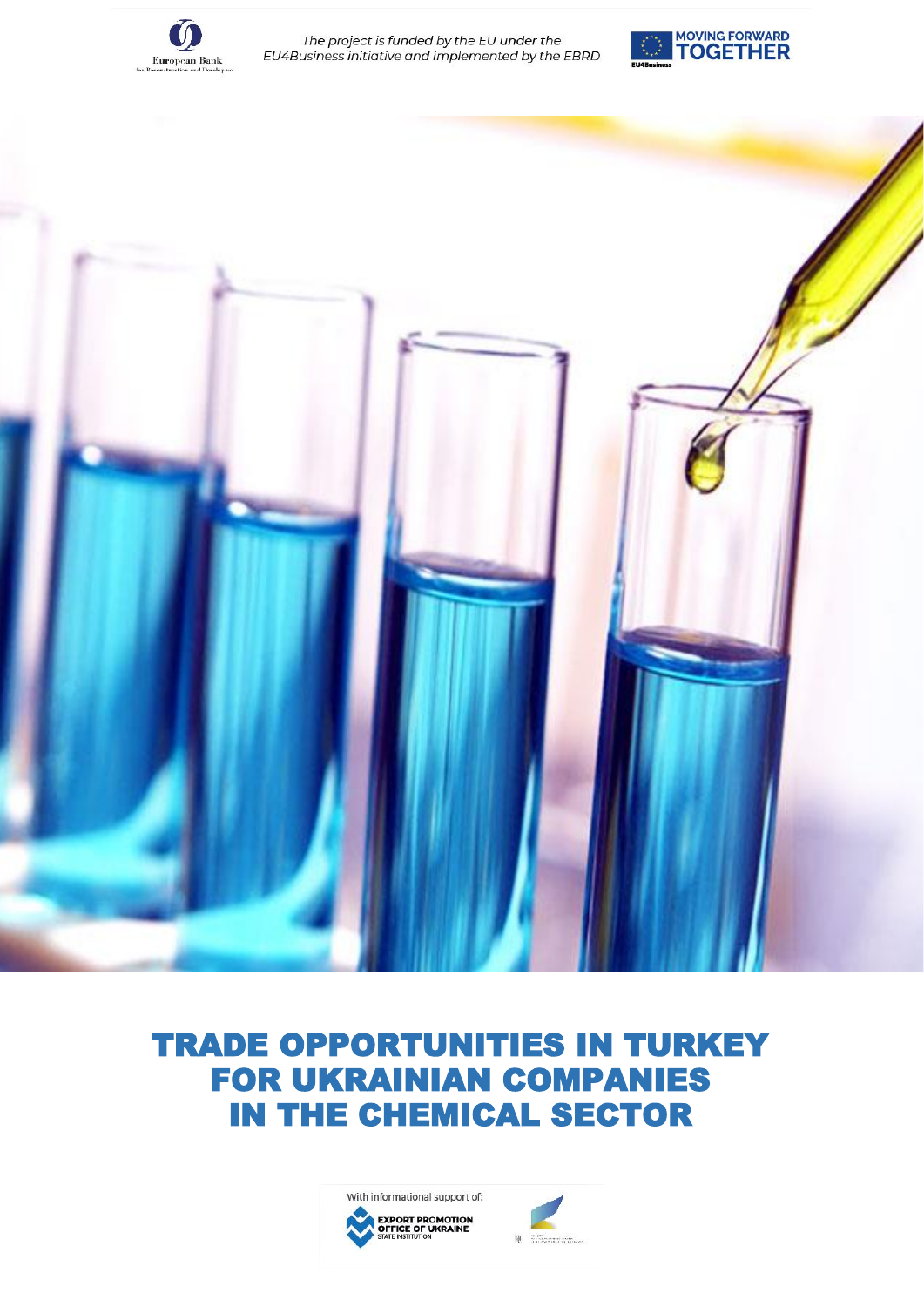



# PART 1: OVERVIEW OF THE TURKISH ECONOMY

# **BASIC ECONOMIC & TRADE STATISTICS**



- 
- 
- 
- 
- 
- **Exports of Goods & Services**: US\$ 12.52 billion (August 2019)
- **Import of Goods & Services:** US\$ 15.02 billion (August 2019)
- **Life Expectancy at Birth:** 75.4 years

**Population:** 83.4 million (September 2019) **Inflation:** 9.26% (September 2019) • **GDP:** US\$ 766 current billion (2018)

- **GDP per capita:** US\$ 9,445 current (2018)
- **FDI Inflow:** US\$ 12,944 billion (2018)
	-
	-
	-

Turkey is the world's 19th largest economy with a GDP of approximately US\$ 766 billion. Since 2000, Turkey's growth in economic and social development has been remarkable, which resulted in higher levels of employment and income. GDP per capita has increased at a rapid rate from US\$ 4200 to US\$ 9445 from 2000 to 2018. According to the World Bank, Turkey is considered among upper-middle income countries. It is part of the G20 and OECD member countries and a candidate country to the European Union.



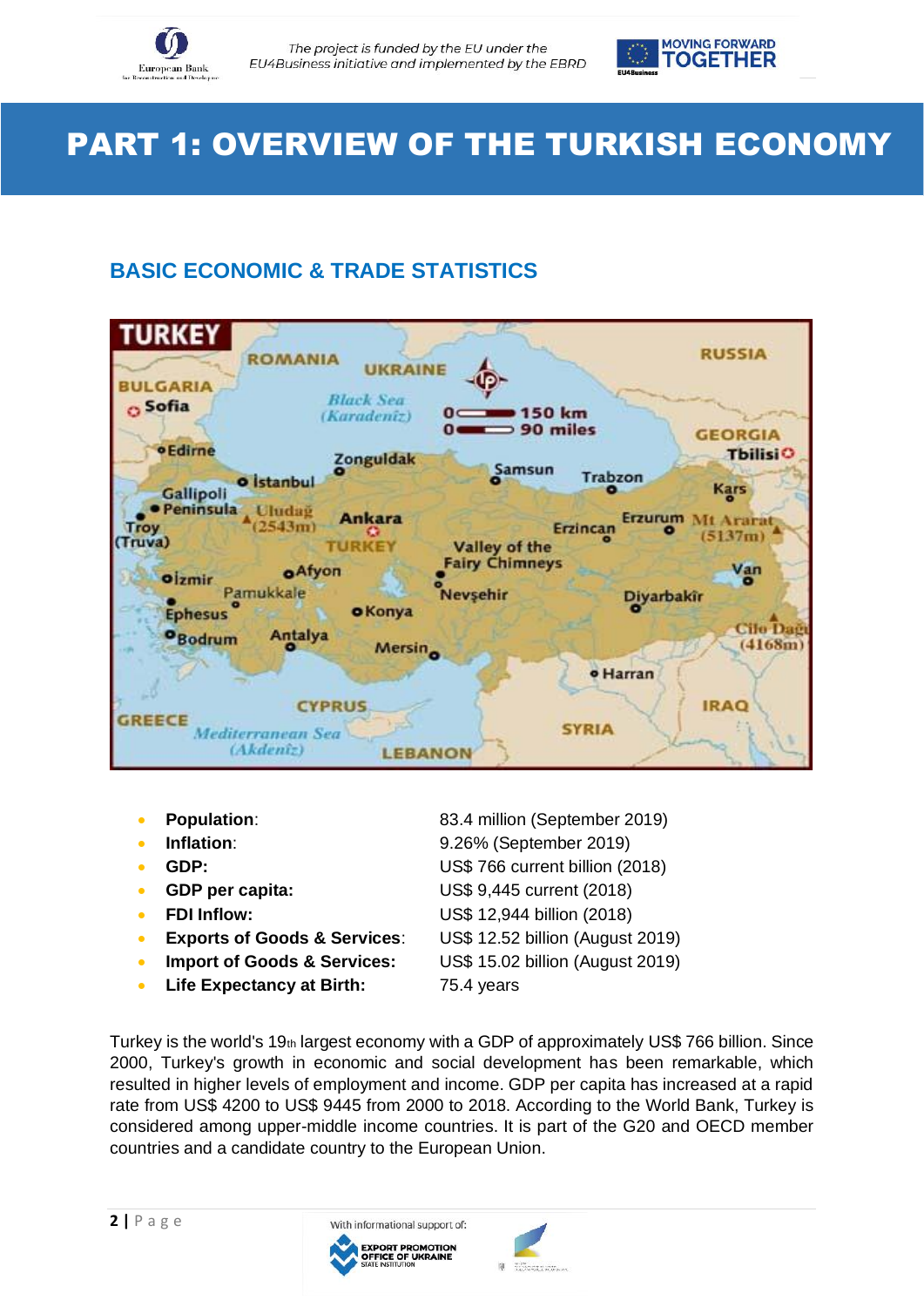



# **World GDP per country, 2018**



| <b>Number</b> | <b>Country Name</b>   | GDP, current US\$ billion (2018) |
|---------------|-----------------------|----------------------------------|
| 1             | <b>United States</b>  | 20494                            |
| 2             | China                 | 13407                            |
| 3             | Japan                 | 4972                             |
| 4             | Germany               | 4000                             |
| 5             | <b>United Kingdom</b> | 2829                             |
| 6             | France                | 2775                             |
| 7             | India                 | 2717                             |
| 8             | Italy                 | 2072                             |
| 9             | <b>Brazil</b>         | 1868                             |
| 10            | Canada                | 1711                             |
| 11            | <b>Russia</b>         | 1631                             |
| 12            | South Korea           | 1619                             |
| 13            | Spain                 | 1426                             |
| 14            | Australia             | 1418                             |
| 15            | Mexico                | 1223                             |
| 16            | Indonesia             | 1022                             |
| 17            | Netherlands           | 913                              |
| 18            | Saudi Arabia          | 782                              |
| 19            | <b>Turkey</b>         | 769                              |
| 20            | Switzerland           | 704                              |

# **Turkey's Economy**

Turkey, with its US\$ 766.43 billion economy, is the 19th largest economy in the world. The economic growth of Tukey has risen significantly since the country recovered from the 2001 financial crisis. The growth has been led by private consumption and supported by a stable macroeconomic policy framework.

Restructuring of the banking sector, monetary discipline based on Central Bank independence and a floating exchange rate regime, tight fiscal policy, public administration reform, and the EU accession process with reform packages enacted by the Parliament all contributed to the economic growth of Turkey after the 2001 local crisis.

Turkey's GDP is predicted to move up to the  $14<sub>th</sub>$  rank in the largest economies in the world and is expected to remain this rank until 2050. The country has a significant potential to capitalize on a growing, skilled labour force to sustain its long-term economic growth. The current GDP per capita is US\$ 9.445 and the graph below shows the change in the last two decades.



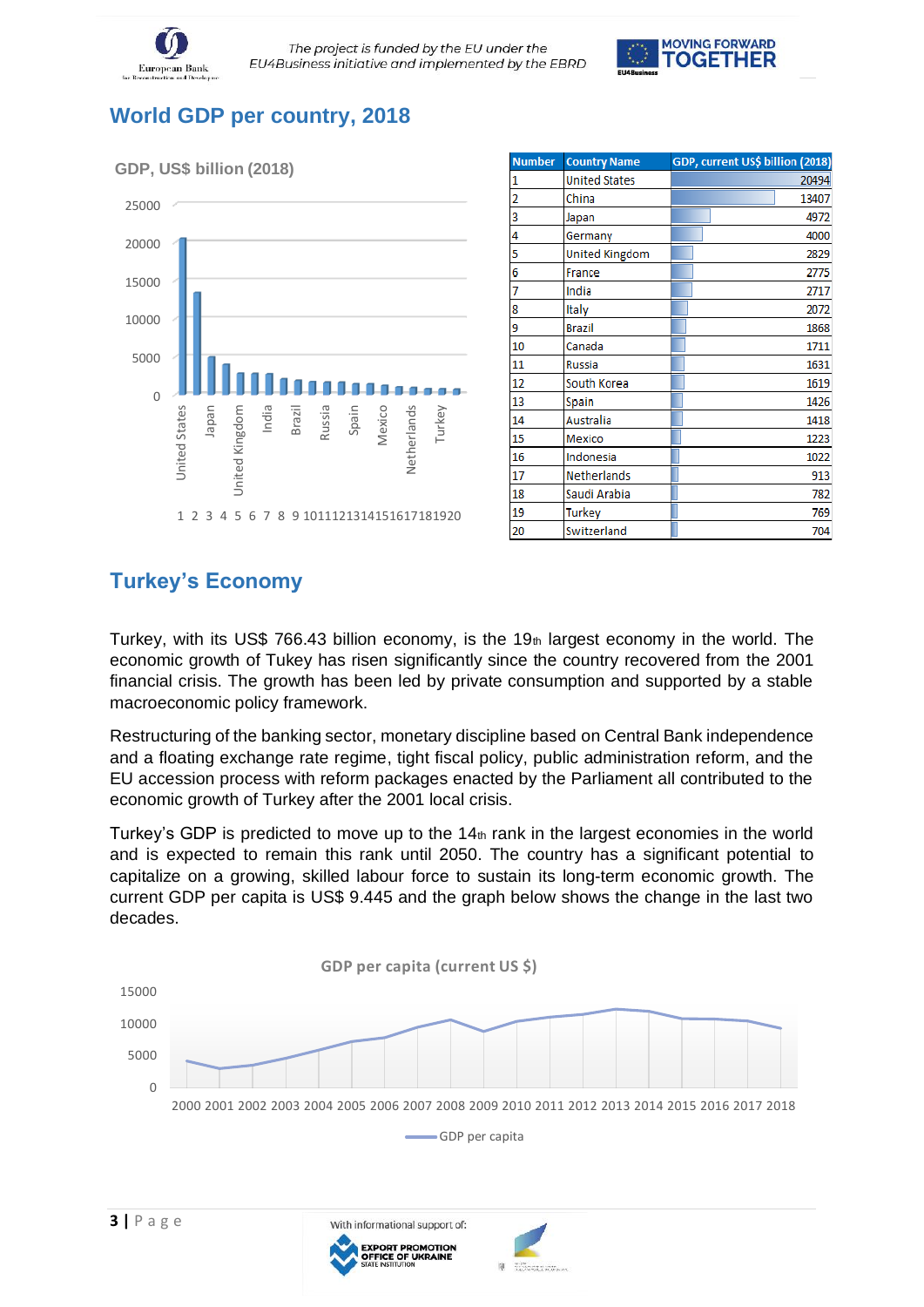



# **The World Bank has projected Turkey's**:

- Economy to expand by 0.5% this year, 3 percentage points lower than the precoronavirus estimate.
- Growth will pick up steam in 2021-22 to hit 4%.
- $\triangleright$  Year-end inflation rate is forecasted at 11% in 2020, driven by declining energy prices, exchange rate pressures and monetary easing.

### **Turkey Trade Balance 2019:**

- ▶ In 2019, Turkey exported US\$ 180.4 billion imported US\$ 210.4 billion, resulting in a negative trade balance of US\$ 30 billion.
- $\blacktriangleright$  Turkey is the 25th largest export economy in the world. It ranks in 18th place out of 121 countries in terms of imports.

#### **Major Export items and Destinations**

The top export destinations of Turkey are Germany (US\$ 17.4 billion), the United Kingdom (US\$ 10.1 billion), Italy (US\$ 9.4 billion), the United Arab Emirates (US\$ 9.2 billion) and Iraq (US\$ 9.1 billion).

The top exports of Turkey are motor vehicles & parts (US\$ 23.94 billion), industrial machinery (US\$ 13.82 billion), precious stones & metals (US\$ 10.87 billion), apparel (US\$ 8.84 billion) and iron & steel (US\$ 8.23 billion).

#### **Major Import items and Destinations**

Top 5 largest import origins of Turkey are China (US\$ 23.37 billion), Germany (US\$ 21.30 billion), Russia (US\$ 19.51 billion), United States (US\$ 11.95 billion), Italy (US\$ 11.30 billion),



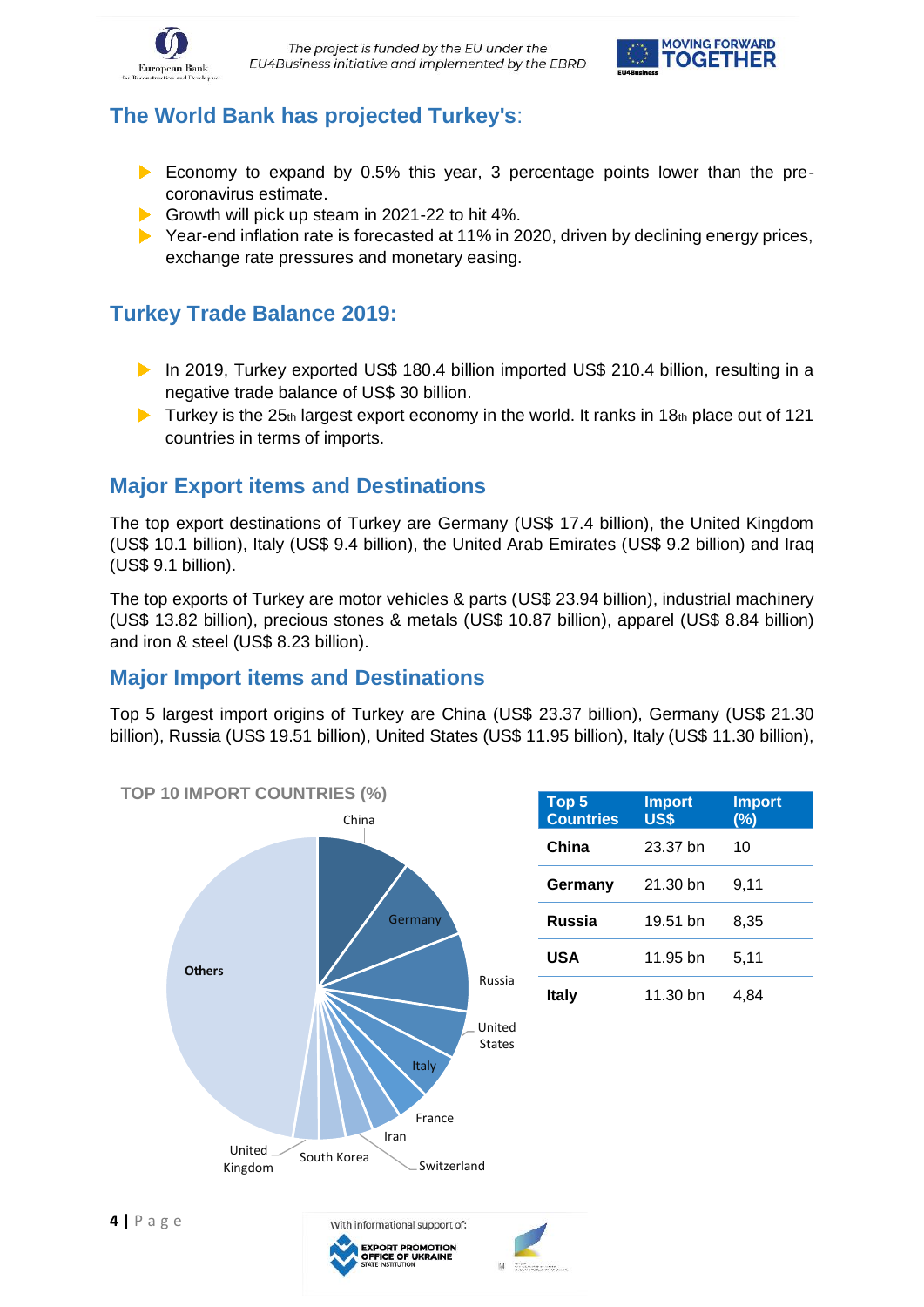

Top 5 Turkey imports are: oil & mineral fuels (16%), industrial machinery (12%), electrical Machinery (9%), precious stone & metals (8%), motor vehicles & parts (7%),



The Turkish import regime highlights the liberalization of Turkish imports in line with its commitment to complete the Customs Union with the EU, its relationship with EFTA, and its obligations under the World Trade Organization (WTO). Turkey has placed special emphasis on its commitment to reduce customs duties in order to align itself with the Common Customs Tariff. Turkey has made some necessary modifications to its import regime, and on January 1, 1996 the Customs Union with the EU became effective.

# PART 2: TURKEY – UKRAINE TRADE



Turkey recognized the independence of Ukraine in December 1991 and the two countries established diplomatic relations in February 1992. Turkey was one of the first countries to officially recognize the independence of Ukraine. Ties between Turkey and Ukraine can be considered as a strategic partnership after the creation of the High-Level Strategic Council (HLSC) in 2011. Passport-free regime was announced in June 2017 to boost the economic and social ties between the two countries.



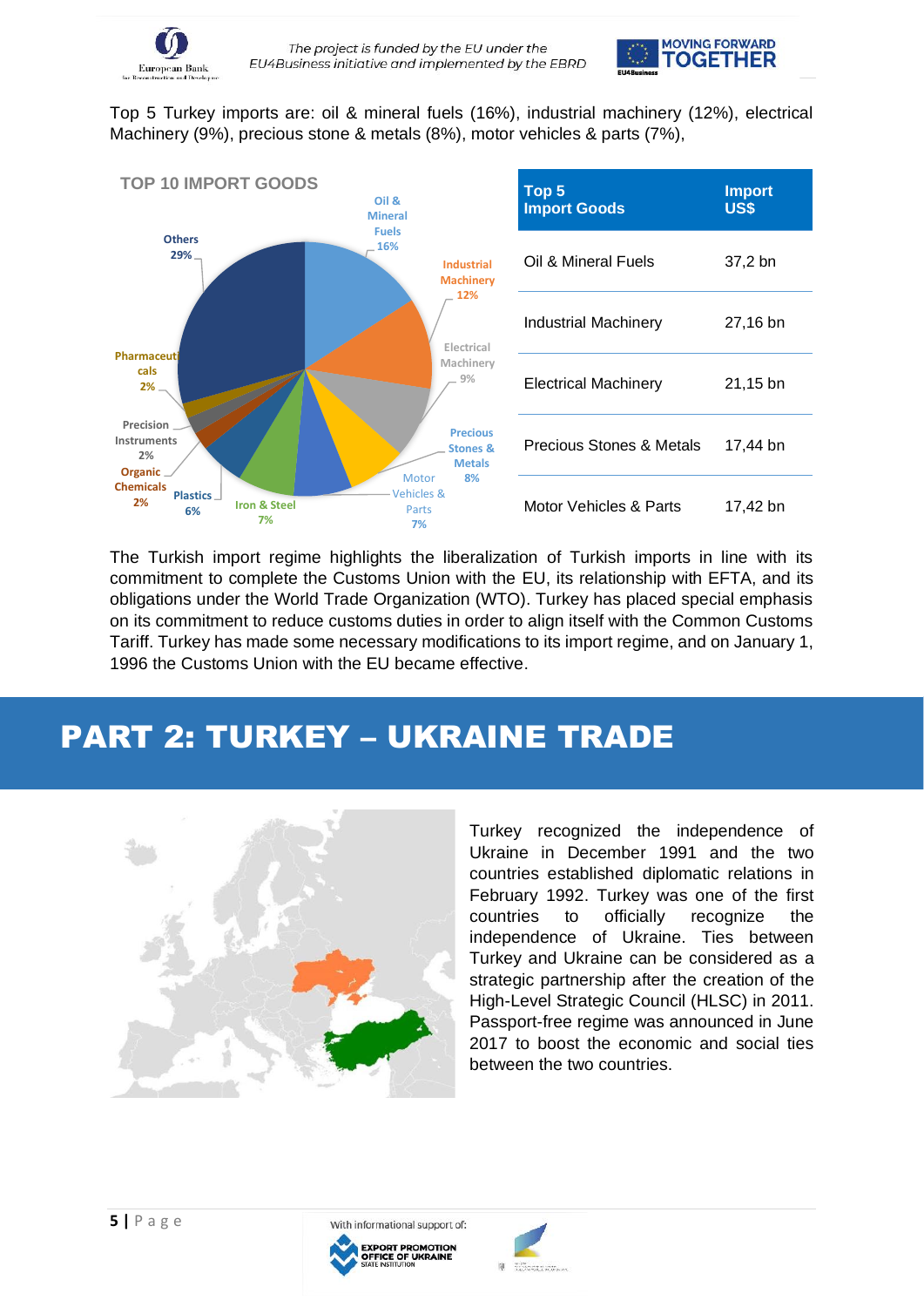



Trade volume between Turkey and Ukraine was US\$ 4.1 billion in 2018. The amount of exports from Turkey was US\$ 1.46 billion, the amount of imports from Ukraine was 2.64 billion. **Ukraine clearly has a comparative advantage in its trade relations with Turkey**.

There are around 600 Turkish companies operating in Ukraine mostly in **construction projects** with a number of investments equal to US\$ 2.1 billion. The total value of construction projects of Turkish companies in Ukraine amounts to approximately US\$ 5.5 billion.



**Tourism** is an important part of relations between Turkey and Ukraine. There were 1.35 million Ukrainian tourists visiting Turkey in 2018. Turkey has an embassy in Kiev, a consulate in Odessa and honorary consulates in Simferopol and Kharkiv whereas Ukraine has an embassy in Ankara, a consulate in Istanbul and honorary consulates in Mersin, Izmir, Bursa, Canakkale and Dalaman.

Ukraine and Turkey have almost completed a **Free Trade Agreement** (FTA) in order to expand trade-economic and investment cooperation. Following the signing of the FTA, bilateral trade volume is expected to increase significantly.

# **Turkey's Imports from Ukraine**

Almost 50% of Turkey imports from Ukraine is iron & steel. The rest are key agro food imports such as oil seed and oleaginous fruits, cereals, prepared animal fodder and animal or vegetable fats and oils, as shown in the graph below:



#### **Turkey's imports from Ukraine (2018, million US\$)**



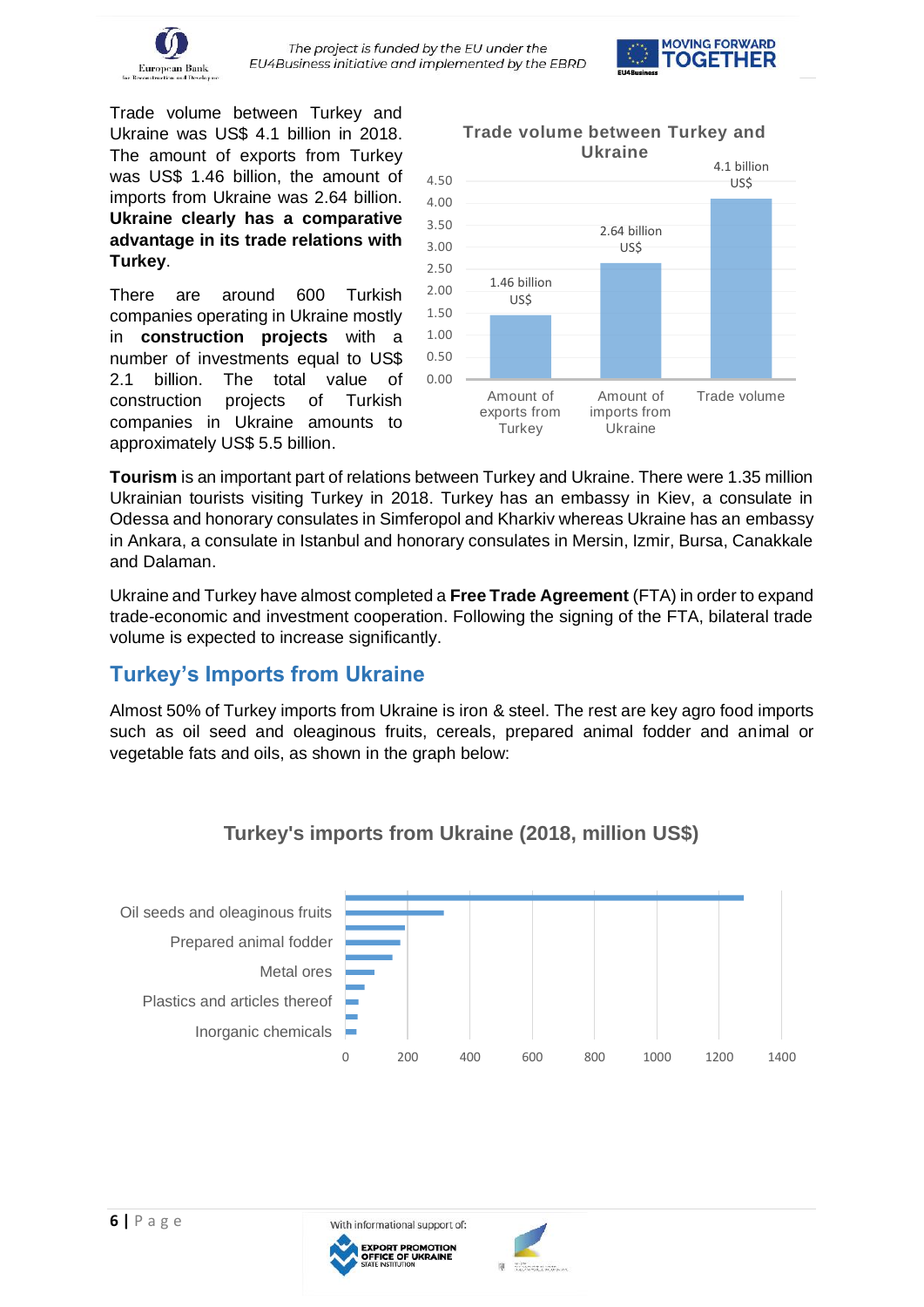

The project is funded by the EU under the EU4Business initiative and implemented by the EBRD



# **Ukraine Export Destinations**



| <b>Top 5 Export</b><br><b>Countries</b> | US\$      |
|-----------------------------------------|-----------|
| Russia                                  | $3,94$ bn |
| Poland                                  | 2,72 bn   |
| Turkey                                  | $2,51$ bn |
| Italy                                   | 2,47 bn   |
| India                                   | 2.20 bn   |

It is important to note that overall, Turkey ranks 3<sub>rd</sub> among export partners of Ukraine; just after Russia and Poland. The table below lists the top items exported from Ukraine to Turkey and the respective volume in terms of value.

# **Ukraine Exports to Turkey**

| Key Ukrainian Exports to Turkey by Value - 2018                                                      | <b>US\$</b><br>thousand |
|------------------------------------------------------------------------------------------------------|-------------------------|
| Iron and steel                                                                                       | 1,279,793               |
| Oil seeds and oleaginous fruits; miscellaneous grains, seeds and fruit; industrial or<br>medicinal   | 314,924                 |
| Cereals                                                                                              | 191,201                 |
| Residues and waste from the food industries; prepared animal fodder                                  | 176,047                 |
| Wood and articles of wood; wood charcoal                                                             | 151,356                 |
| Ores, slag and ash                                                                                   | 92,676                  |
| Animal or vegetable fats and oils and their cleavage products; prepared edible fats;<br>animal       | 61,537                  |
| Plastics and articles thereof                                                                        | 41,179                  |
| Copper and articles thereof                                                                          | 38,310                  |
| Inorganic chemicals; organic or inorganic compounds of precious metals, of rare-<br>earth metals,    | 34,994                  |
| Fertilisers                                                                                          | 28,235                  |
| Salt; sulphur; earths and stone; plastering materials, lime and cement                               | 28,111                  |
| Electrical machinery and equipment and parts thereof; sound recorders and<br>reproducers, television | 26,675                  |
| Articles of iron or steel                                                                            | 25,490                  |
| Machinery, mechanical appliances, nuclear reactors, boilers; parts thereof                           | 24,026                  |
| Dairy produce; birds' eggs; natural honey; edible products of animal origin, not<br>elsewhere        | 17,775                  |



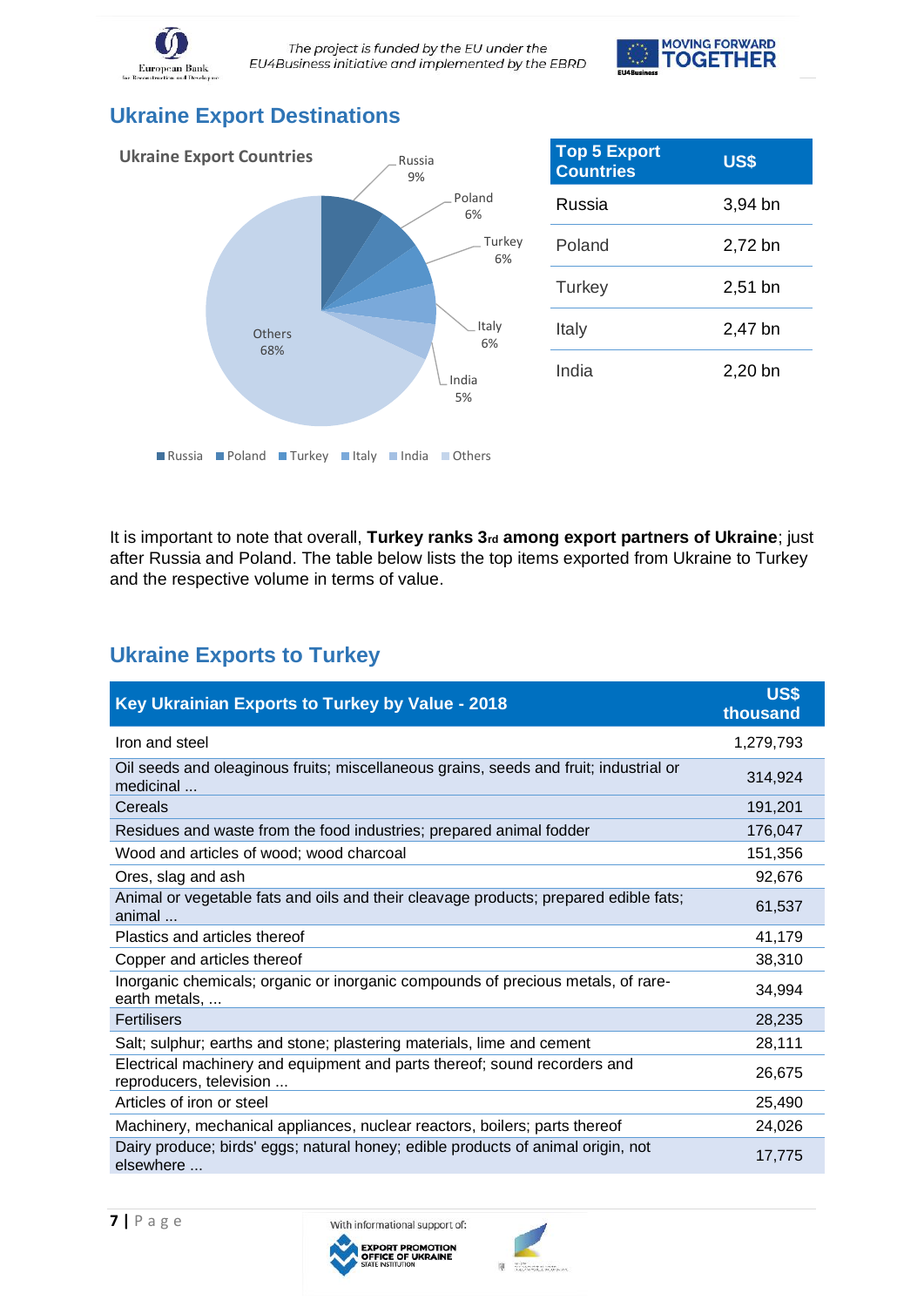



# PART 3: TURKEY'S CHEMICAL SECTOR

# **TURKEY'S CHEMICAL SECTOR OVERVIEW**

Turkey is an attractive investment location for chemical companies thanks to its robust market growth fuelled by end-user markets and competitive production costs. Turkey is also a regional production, management, and export hub for leading brands in the chemicals industry such as BASF, Henkel, Bayer, Evonik, Linde, P&G, PPG, and Dow, which have been producing in locally for decades.

The growth in consumer industries in Turkey contributes significantly to the growth in chemicals. Turkey is the largest commercial vehicle producer in Europe, the 15th largest **automotive** manufacturer in the world, the 7<sup>th</sup> largest **agricultural** producer in the world, and the largest **textile** producer in Europe, accounting for 3 percent of global exports. Similarly, Turkey ranks  $2<sub>nd</sub>$  in the world in terms of net petrochemical imports. (after China) and  $2<sub>nd</sub>$  global poly propylene importer (following China). Below are the main chemical items (HS code from 27 to 40), imported to Turkey and the approximate import value.

| <b>HS CODE</b> | <b>PRODUCT</b>                         | 2018       |
|----------------|----------------------------------------|------------|
| 27             | Mineral Fuels/Oils                     | 11.009.438 |
| 28             | Inorganic Chemicals                    | 1.388.778  |
| 29             | <b>Organic Chemical</b>                | 4.715.576  |
| 30             | <b>Pharmaceutical Products</b>         | 4.296.427  |
| 31             | Fertilisers                            | 1.250.915  |
| 32             | Paints, Varnishes, Mastics             | 1.808.600  |
| 33             | Perfumery, Cosmetics                   | 1.101.900  |
| 34             | Soap                                   | 779.414    |
| 35             | <b>Albuminoidal Substances</b>         | 466.037    |
| 36             | Gun Powder, Explosives                 | 55.052     |
| 37             | Photographic or Cinematographic Goods  | 156.804    |
| 38             | <b>Miscellaneous Chemical Products</b> | 2.049.324  |
| 39             | <b>Plastics and Articles Thereof</b>   | 12.268.290 |
| 40             | <b>Rubber and Articles Thereof</b>     | 1.645.539  |

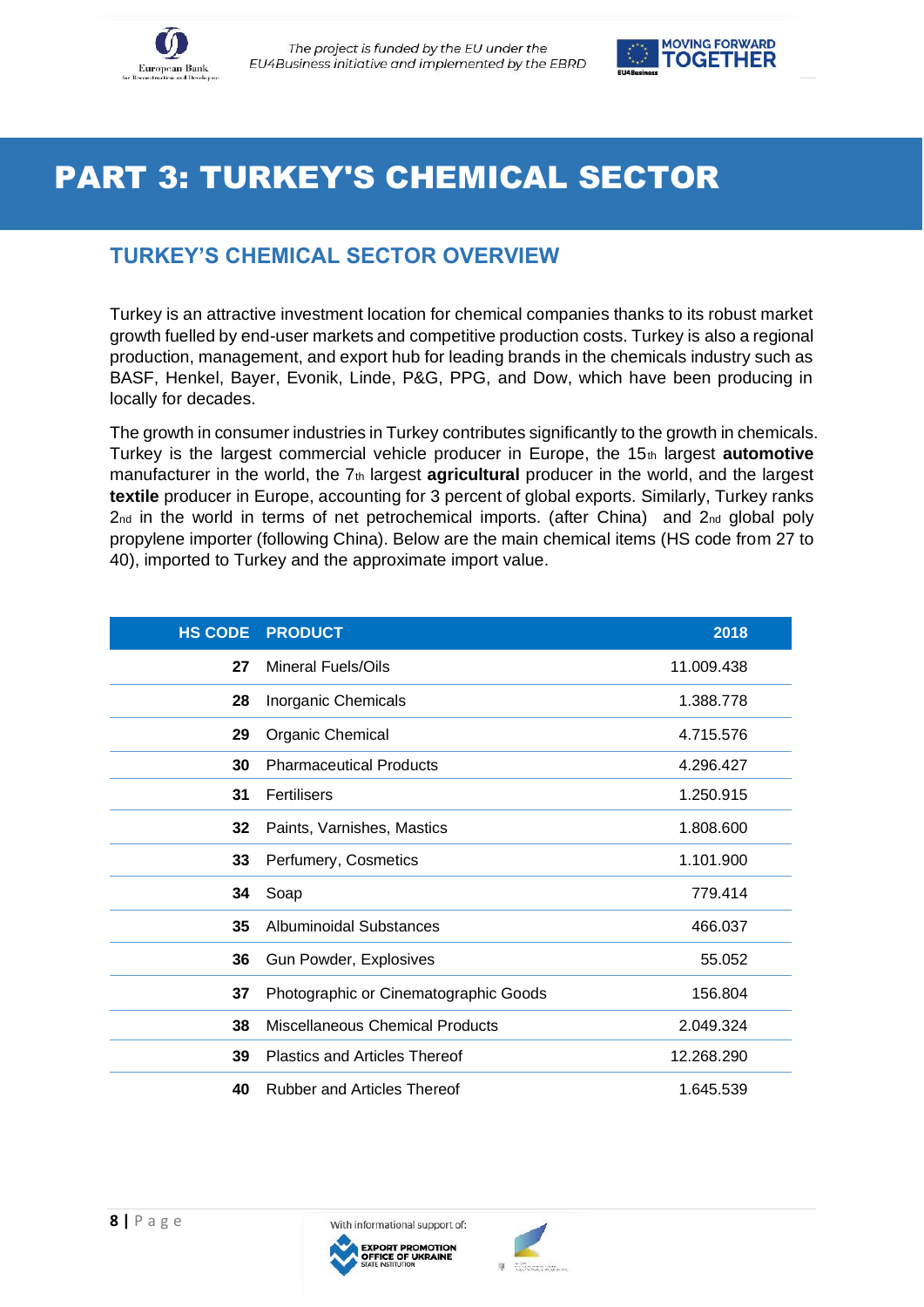

**TURKISH COSMETICS MARKET OVERVIEW**



Many global cosmetics companies have manufacturing and sales operations in Turkey and many foreign investors manufacture in Turkey with licensing agreements, contract manufacturing and joint ventures. The main players in the industry are multinationals like **L'Oreal, Procter&Gamble, Unilever, Colgate & Palmolive, Avon, Oriflame** as well as local producers like **Evyap, Kopaş Kozmetik, Dalan, Erkul Kozmetik**

The Turkish cosmetics sector is estimated to be US\$ 2.500 bn in size. Turkish cosmetics market shows a significant growth by 10% annually, and imported products constitutes majority of cosmetics products sold in the market. Shaving products, depilatory products, shower gels, shampoos, soaps, lip and eye make-up products, deodorants, perfumes, colognes, wet wipes and diapers are the major products manufactured in Turkey.

There are 5.000 companies operating in Turkish cosmetics sector including manufacturers, exporters, importers and distributors. Approximately 170.000 cosmetic products, including 46.000 locally produced ones are distributed through 220.000 retail points like supermarkets, retail chains, discount stores, concept stores, pharmacies, perfumeries, cosmetics chains and department stores.

Based on the economic development in Turkey, both production and consumption of the cosmetic and personal care products are increasing rapidly. The hair care products hold the greatest share in the sector product range, and shampoos account for approximately 59% of hair care products. Other items are shaving products, depilatories, bath and shower products, soaps, lip and eye make-up materials, deodorants and antiperspirants, perfumes, eau de colognes, skincare and baby care products. The highest competition among all categories is in the shampoos, since, this market is relatively large and entrance is easier. Additionally, this segment is suitable for private label and bulk production.

# **Turkish Cosmetics Sector Trends:**

- Approximately 3.250 companies manufacturing various cosmetics and personal care products are active in the industry.
- The hair care products has the biggest share in the industry and shampoos account for approximately 60% of hair care products
- $\blacktriangleright$  There is a high competition in mid-range products



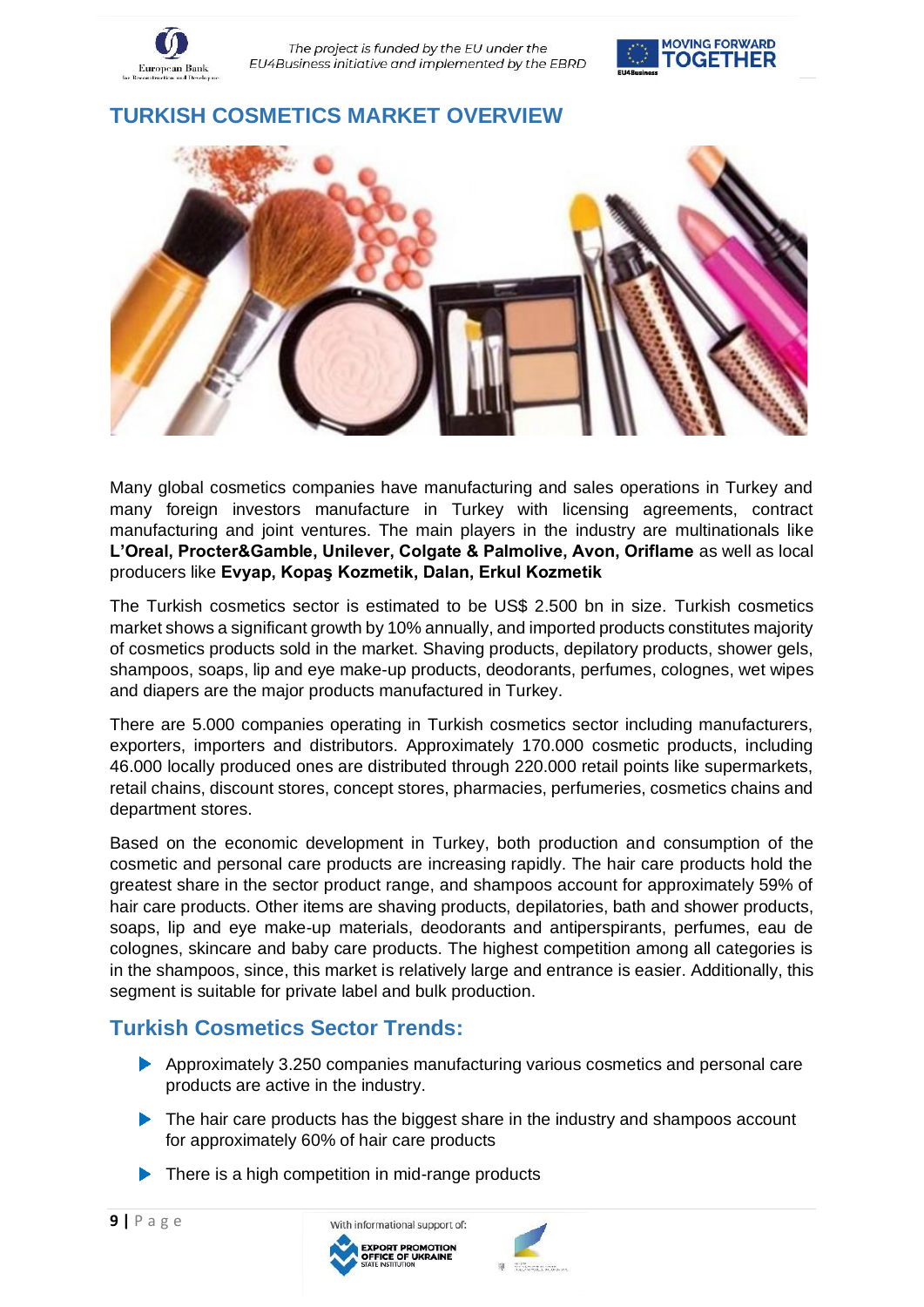



- Investment and marketing decisions mostly made for the **brands targeting middle income customers**
- In the last years, more than 50 new brands have entered the growing Turkish Cosmetics Market.
- Annual average growth rate for imported skin care products was 9,5% in the last 3 years.
- ▶ Cosmetics Chain stores like Gratis and Eve Shop, sell variety of offers distributed by other importers, but also directly import and represent brands from abroad.
- Body Shop, L'occitane, Yves Rocher are some of the successful mono-brand stores in Turkey.
- Lush opened its mono-branded shop in 2005 in Turkey, but exited the market after couple of years, due to strong competition and low profitability.

Certain Brands have established their own import and distribution offices in Turkey like those listed below, however, they only deal with the distributorship of their own brands.

- Splat Toothpaste brand from Russia
- $\blacktriangleright$ Himalaya brand from Dubai, UAE.

#### **Turkey Cosmetics Imports**

Turkey's cosmetics imports reached 1.1\$ Billion in 2019. **Raw materials and ingredients compose the biggest import proportion** followed by make-up products, skincare products and hair products. Supply of Cosmetics and Personal Care products in Turkey heavily relies on the imports despite the large local production capacities. Cost advantages of the imported products and the consumer attraction to the foreign brands especially in beauty and make-up products keep the increasing trend of imports.

#### **Demand by Product Type, 2018**



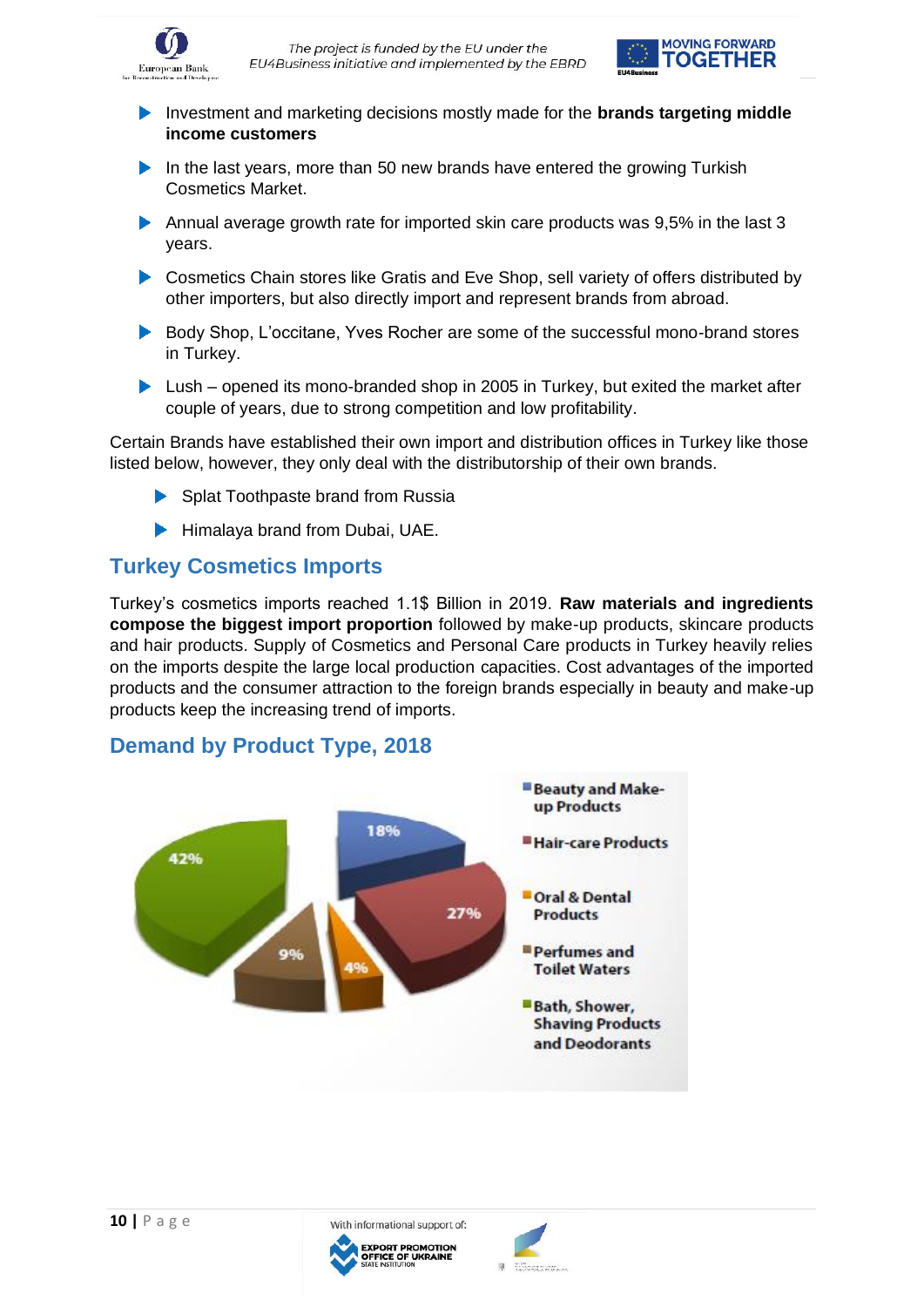



### **Turkey Imports of Cosmetics – Volume and Value**

As seen from the graph below, cosmetics import value in Turkey varied between \$1.1bn and \$1.2 bn in the last 5 years.

| 1.144 | 1.194 | 1.104 | 1.116 | 1.202 |
|-------|-------|-------|-------|-------|
|       |       |       |       |       |
| 128   | 132   | 137   | 142   | 154   |
|       |       |       |       |       |
| 2013  | 2014  | 2015  | 2016  | 2017  |

## **Turkey Imports of Cosmetics by Category**

The main cosmetic import groups are:

- **Beauty and make-up** products, with share of 36%.
- **Hair care** products with 24% share.



#### **Turkey Imports of Cosmetics – by Country**

#### The main countries Turkey imports cosmetics products are **Germany, France, Ireland, Switzerland and Poland**.

The graph below shows the value of imports of the top 10 countries. In addition, the first 10 countries import volume is equal to 80 % of the total cosmetics imports.



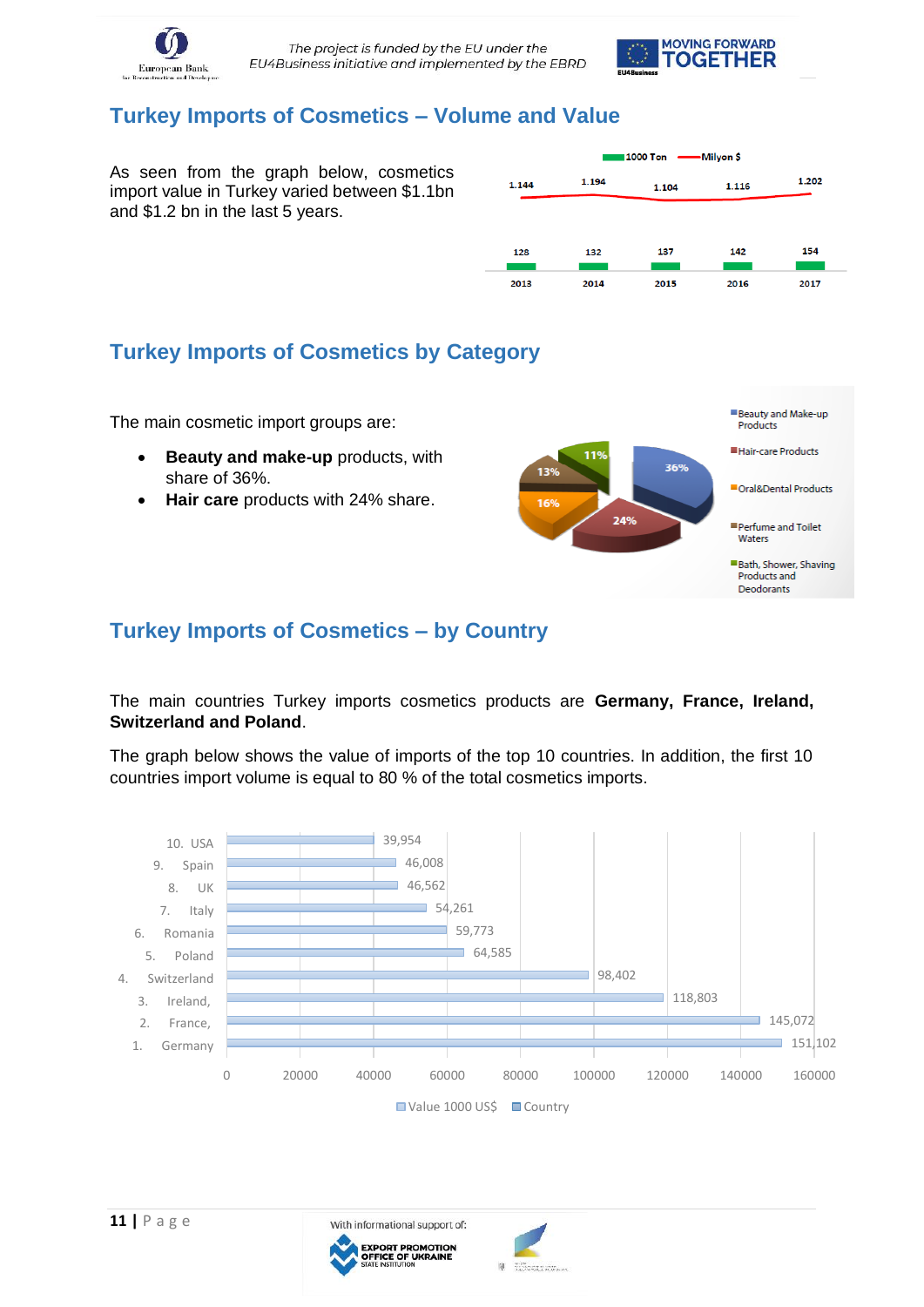

# **HOUSEHOLD CLEANING CHEMICALS**

Household Cleaning market in Turkey is serviced by 750 companies manufacturing various cleaning materials. Besides local companies, most of the major multinational detergent companies have their own manufacturing and marketing facilities in Turkey. They are manufacturing through joint ventures and licensing agreements. Some of these are Procter & Gamble, Henkel, Colgate Palmolive, Unilever, and Benciser. The key



domestic manufacturers with larger production capacity are Hacı Şakir, Evyap, Hayat Kimya, Dalan, Başer Kimya, Hes Kimya, Ev-Tem, Uzay, Büyükmıhcı Kimya and Saruhanlılar. As a result, competition is very strong in this segment.

The Turkish cleaning products industry complies with world standards in terms of quality. The number of firms which have ISO 9000 Quality System Certificates and ISO 14001 Certificates is rapidly increasing. Most of the raw materials required for the cleaning products industry, like fatty acids, oils, LAB, essence, etc. are met by domestic production. However, raw materials which are not produced in Turkey like tallow oil, palm oil and some other chemicals are imported. Major export destinations for household cleaning products are Iraq, Israel, Azerbaijan, Russia and Georgia.

# **FERTILISERS**



Turkey ranks  $10<sub>th</sub>$  in the world in terms of fertilizer consumption. Most of these are synthetic fertilizers, still demand for organic fertilizers is increasing. In last 10 years Turkey consumed an average of 5.3 million tons of fertilizers per year. There are seven private sector companies producing fertilizers in Turkey with total production capacity of 5.8 million

tonnes/year. Nitrogen Based, Phosphorus based and Potassium based fertilizers are the mostly consumed fertilizers in the market.

In 2017, 85 % of the total 6,3 mn ton consumption of chemical fertilisers has been imported. 74 % of this is related to a product with HS code 3102 – nitrogenous manure.

Gubretas / Tarkim has 27% market share in Turkish fertilizer sector. Other local competitors are Toros Tarim, Yildirm Group, Bagfas. Distribution of Fertilizers is mainly through importers and dealer networks.



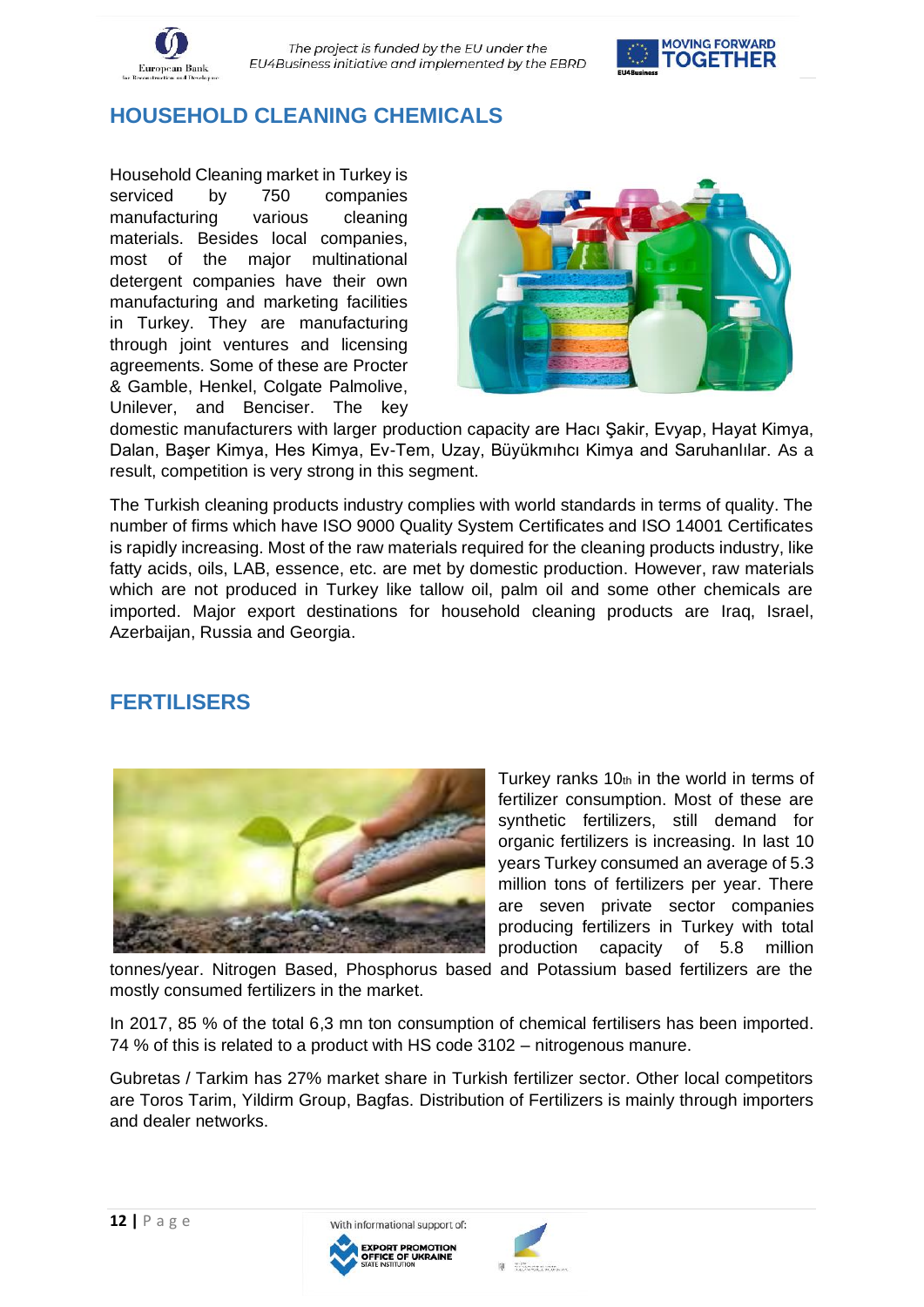



# **CAR CARE CHEMICALS**

Many small and medium size local players are active in this specific segment. Some of the local brands are Interwax, Luxor, Magic Dose, Modacar, Goldenwax and Be in a Good Mood. **Würth and Sonax** are the two international brands that have significant market share in the car care cleaning products in Turkey. Other top foreign brands active in the field for air fresheners are Glade, Air Wick, Febreze, Areon and Little Joe. There is strong competition in the market due to large number of local manufacturers as well as international brands.



# **COFFEE CLEANING CHEMICALS**

**DeLonghi, Puly Caff, Urnex and Diversey Suma Cafe** are the international brands in this segment. Local competitors are Cleanmix, Neo Barista and Equinox, but they are with relatively small market share.

Main coffee machine brands in Turkey are **DeLonghi, Franke, WMF, La Marzocco and Gaggia.** Tchibo and Siemens Coffee machines are at more affordable price, preferred mainly by households.



- Kofis is the authorized partner of Franke; while Kaffesa is the dealer of La Marzocco. DeLonghi and WMF has Turkey offices/companies for their operations. Globally is the authorized distributor of Gaggia.
- ▶ 1 litre liquid coffee cleaner costs around USD 15.

# **COMPETITION**

There is large number of strong local competitors in the market.

- **For colour cosmetics** Flormar, Golden Rose
- **For skin care** Evyap with the brands Duru shampoo & Arko Cream, Haci Sakir, Rebul, Eyup Sabri Tunceri, Urban Care

The main competition for Ukrainian cosmetic companies will be from local manufacturers, as well as international brands of multinationals. Still, besides the developed EU countries Poland and Romania are 5th and 6th in Turkey's imports of cosmetics to Turkey. Some of the brands available are Inglot and Ziaja.



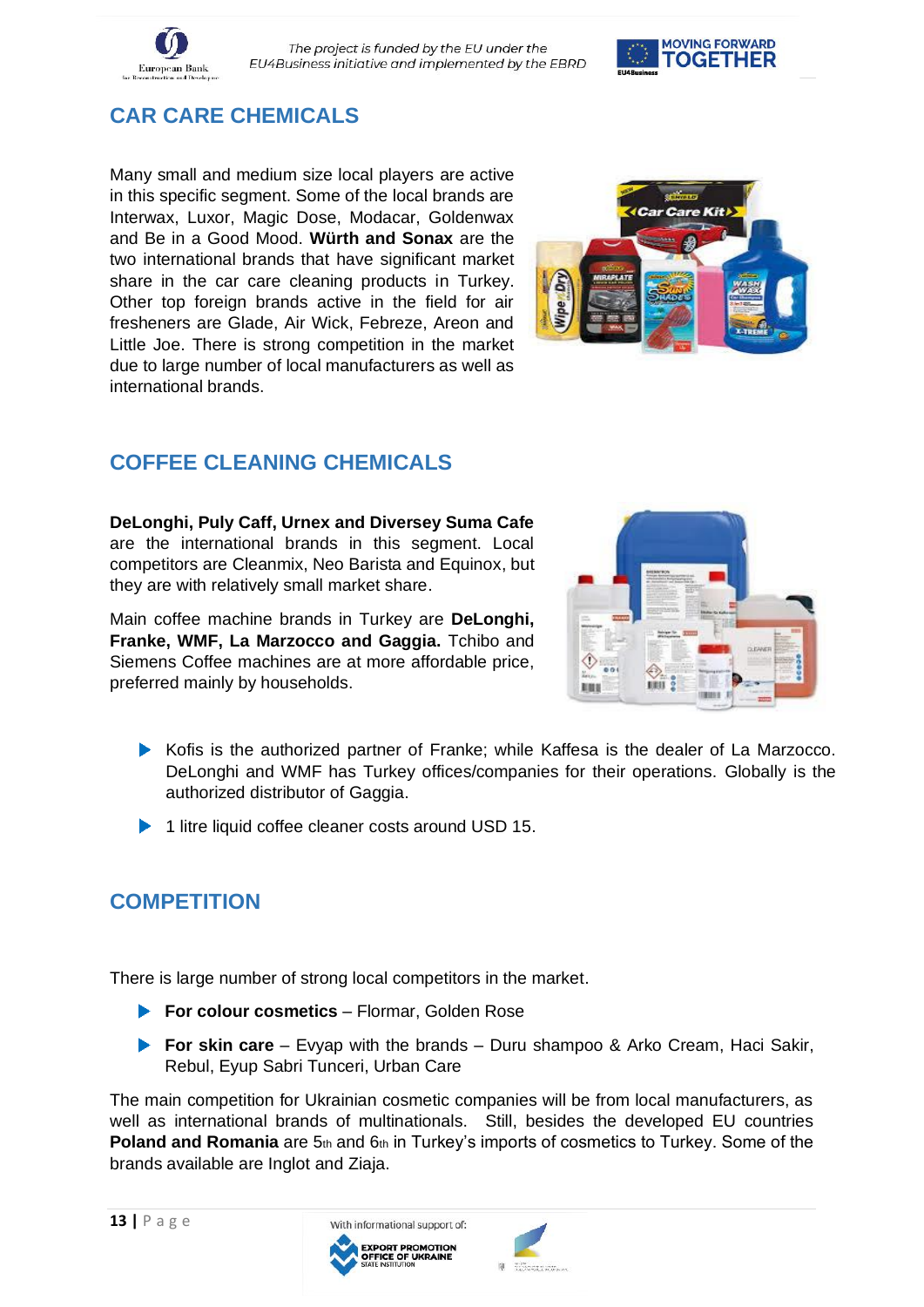



- **For household cleaning** Bingo (Hayat Kimya) ABC, Eczacicbasi, Uzay, as well as international offers of P&G, Unilever and Henkel.
- **For fertilisers** Local brands of Gübretas/Tarkim, Toros, Yildirim Group as well as international brands like Cifo, Everis, Compo.

## **DISTRIBUTION CHANNELS**

Sales and marketing of most foreign products in Turkey is through foreign suppliers' representatives or distributors. Depending on the location of consumers/end-users, most distributors have a dealer network throughout the country.

Turkish retail market, the main channel through which cosmetic products reach to consumer, has been undergoing a major change in the last ten years. The share of chain stores in total retail business, which was less than 10% at the end of 1990's, 33% in 2007, 41% in 2010 increased to 60% in 2016.



There are two types of chain store structure; **mono brand** stores or **multi-brand cosmetic chains**. Major players in mono brand chain shops are; Flormar, M.A.C Cosmetics, NARS Cosmetics, Golden Rose, Yves Rocher, L'occitane, The Body Shop, Kiehl's. Out of these, Body Shop operates through 22, L'occitane through 36, Kiehl through 15 and Yves Rocher through 140 shops in Turkey.

| <b>Cosmetics Chain Store</b> | <b>Website</b>       | <b>Number of Stores</b> |
|------------------------------|----------------------|-------------------------|
| <b>Gratis</b>                | www.gratis.com       | 605                     |
| <b>Watsons</b>               | www.watsons.com.tr   | 345                     |
| Rossmann                     | www.rossmann.com.tr  | 114                     |
| <b>Eve Shop</b>              | www.eveshop.com.tr   | 103                     |
| Sephora                      | www.sephora.com.tr   | 44                      |
| L'occitane                   | www.loccitane.com.tr | 36                      |







ROSSMANN

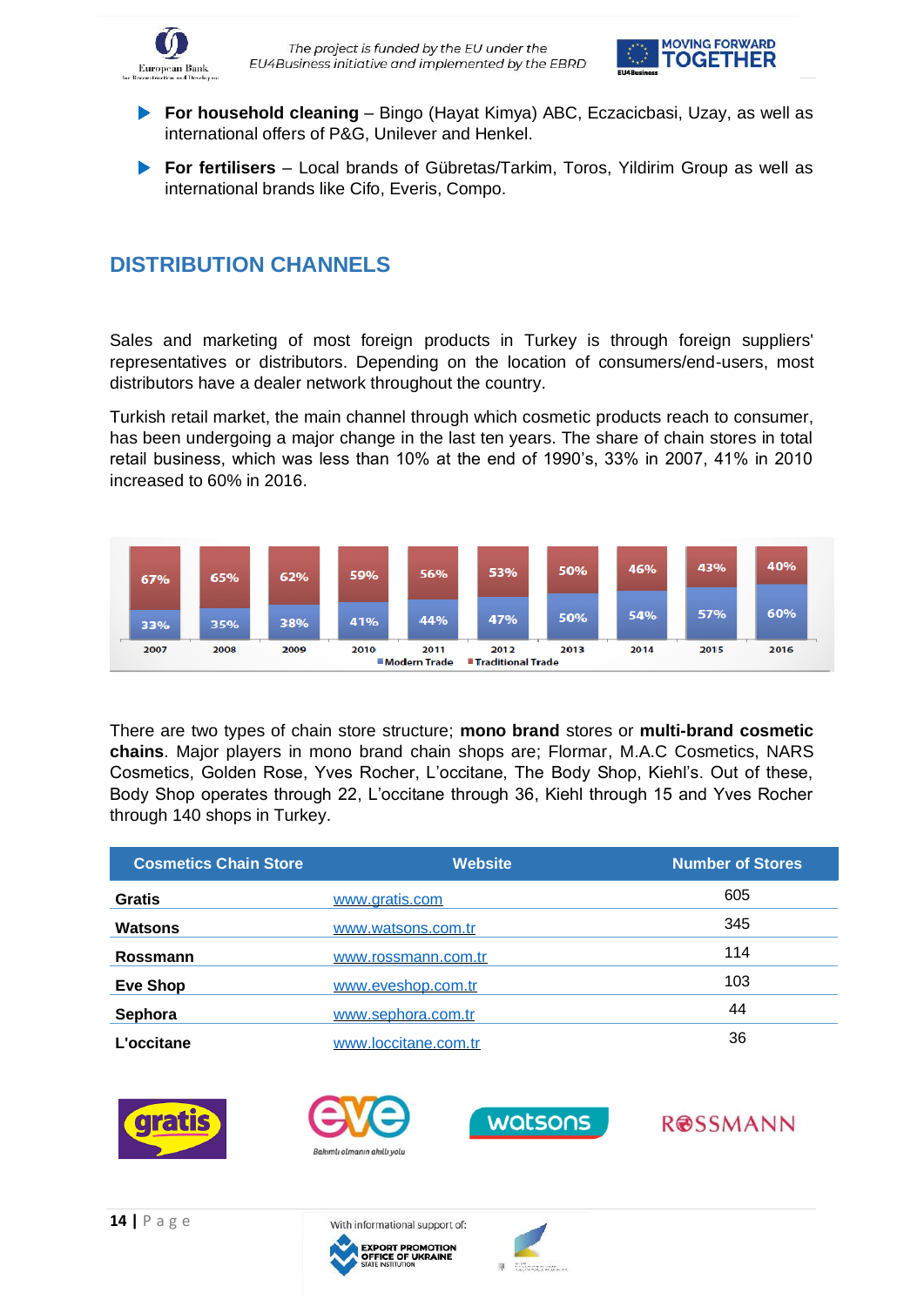



Some of the multi brand chain shops are **Gratis, Watsons, Rosemann, Eve Shop and Sephora**. They are selling both through physicals stores and online shops. In the table bleow, the website and number physical stores for each brand is provided.

#### **Far Eastern Brands:**

In addition to these, a few Japanese and Korean chain stores like Minisu, Missha, Mumuso and Yoyosa are active in the Turkish market. They sell through physical stores as well as online sites.

- 1. **Minisu** [www.minisu.com.tr](http://www.minisu.com.tr/)
- 2. **Missha** [www.missha.com.tr](http://www.missha.com.tr/)
- 3. **Mumuso** [www.mumuso.com.tr](http://www.mumuso.com.tr/)
- 4. **Yoyoso** <https://www.yoyoso.com.tr/>

#### **E-commerce & Online Sales**

E-commerce has increased tremendously in the last five years and online sales through sites like Trendyol, Hepsiburada adn N11. According to Tubisad, the growth of online sales in the last 5 years is approximately 35 %. As such, this channel is becoming increasingly important. Still, it is not possible to sell directly from abroad on these channels; it is essential that there is a company established in Turkey (local representative / importer/ distributor) which will address sales in the online channels. The relevant websites are as follows:

- 1. **Trendyol** [www.trendyol.com](http://www.trendyol.com/)
- 2. **Hepsiburada** [www.hepsiburada.com](http://www.hepsiburada.com/)
- 3. **N11** [www.n11.com](http://www.n11.com/)
- 4. **Gitti Gidiyor** [www.gittigidiyor.com](http://www.gittigidiyor.com/)
- 5. **Amazon** <https://www.amazon.com.tr/>



# **Supermarkets & Discount Stores**

International brands dominate the beauty and personal care market in Turkey, with around 75% market share – the leading companies are Procter & Gamble, Avon, L'Oréal, Unilever, Beiersdorf and Colgate-Palmolive – and local Turkish companies are finding it increasingly difficult to compete. The growing presence of multinational cosmetics brands in Turkey also represents an opportunity, as a number of European brands and retailers are using Turkey as a production base. Most of the international brands mentioned above sell through the supermarket /hypermarket chains, as they can meet the requirements of the retailers. As such, the shelves of Turkish supermarkets as listed below, clearly reflect huge penetration by foreign brands.

- $\blacksquare$ **Migros** <https://www.migros.com.tr/> : 2.153 Stores
- $\blacksquare$ **BIM** [https://www.bim.com.tr](https://www.bim.com.tr/)**[/](https://www.bim.com.tr/)** : 7.438 Stores
- **Carrefoursa** [https://www.carrefoursa.com/tr](https://www.carrefoursa.com/tr/)**[/](https://www.carrefoursa.com/tr/)** : 690 stores  $\mathbf{r}$
- **Metro Grossmarket** [https://www.metro-tr.com](https://www.metro-tr.com/) : 36 Stores  $\blacksquare$
- $\blacksquare$ **A 101** [https://www.a101.com.tr](https://www.a101.com.tr/)**[/](https://www.a101.com.tr/)** : 9.000 Stores
- **Şok** [https://www.sokmarket.com.tr](https://www.sokmarket.com.tr/) **:** 7.003 Stores  $\blacksquare$
- $\blacksquare$ **Macrocenters** [https://www.macrocenter.com.tr](https://www.macrocenter.com.tr/)**[/](https://www.macrocenter.com.tr/)** : 60 supermarket chains



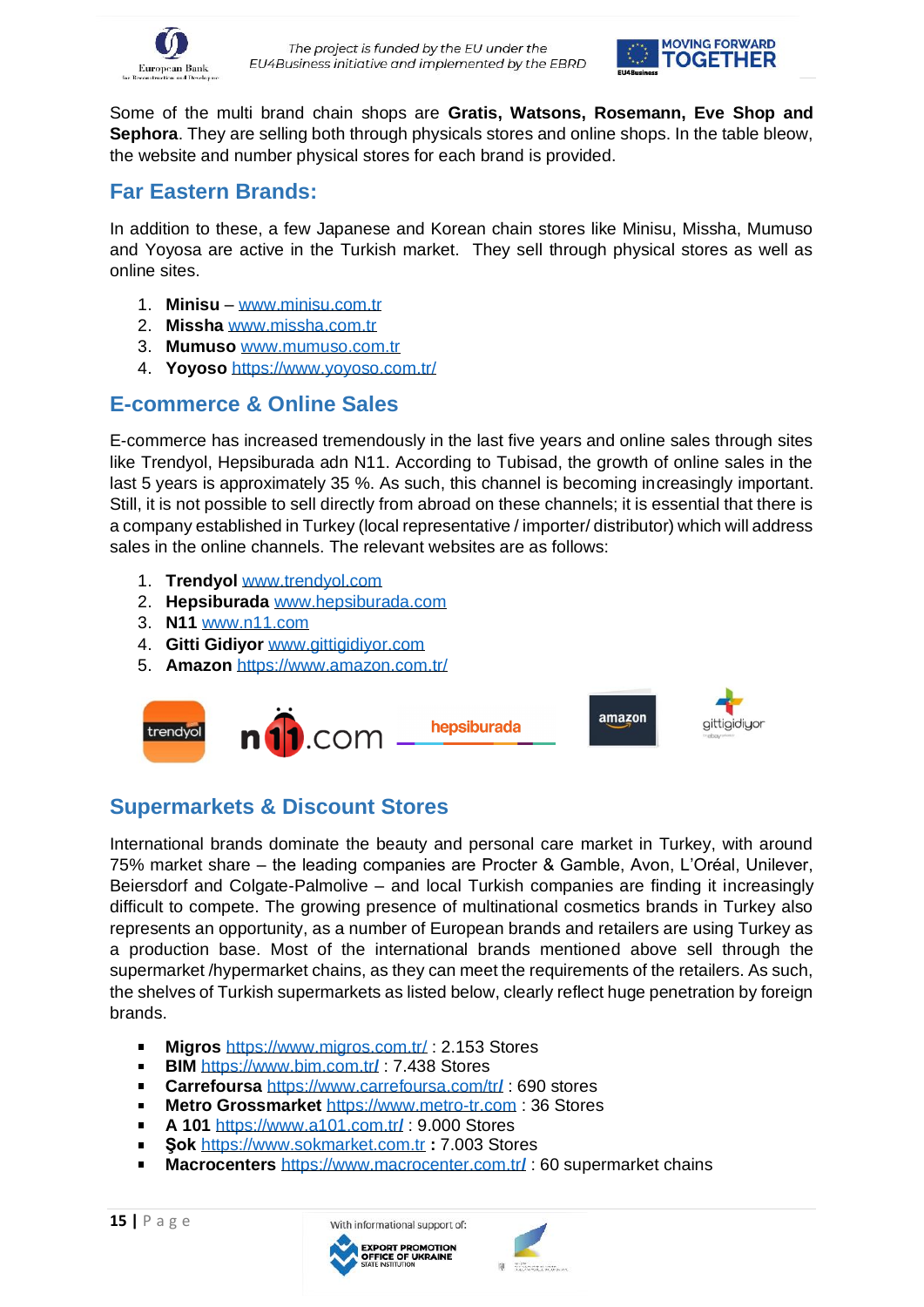



# **TURKEY'S IMPORT REGIME**

#### **Import Documentation**

Turkish import documentation procedures require that a commercial invoice and bill of lading or airway bill accompany all commercial shipments. Depending on the type of product, importers may be required to submit a Certificate of Origin.

#### **Commercial Invoice**

The commercial invoice must be submitted in triplicate, including the original copy and must contain a complete description, quantity, unit cost, HS code, delivery method of the goods and country of origin as well as all required payment terms and L/C if this is the payment method.

#### **Certificate of Origin**

The certificate of origin is to be prepared in duplicate. No corrections are permitted on this document, and it should be in English. A Certificate of Origin is usually prepared by the exporter or the freight forwarder and notarized and attested to by a local Chamber of Commerce. The Turkish Embassy or Consulate in Ukraine must certify the Certificate of Origin and one copy of the document should be provided to the customs authorities when the goods are cleared.

#### **Bill of Lading**

The original bill of lading should be submitted along with three copies.

#### **Proforma Invoice**

The pro forma invoice must not be more than six months old at the time of application. It must indicate freight and insurance charges separately, and bear the importer's name as well as the description, unit price, quantity and delivery/payment method of specified goods.

#### **Rules & Regulations in the Сhemicals sector**

The main motivation behind the chemical sector regulations in Turkey is further integration with the EU markets via ensuring alignment with relevant EU laws and regulations. Until recently, Turkey was a candidate country for EU membership and takes part in the EU Customs Union. As such, laws and regulations regarding cosmetics, chemicals and fertilizers are in line with the EU laws and regulations in most of the cases.

**Cosmetics Sector - Law No. 5324** is the law regulating principles for manufacturing, import packaging, control and all measures related to the cosmetics sector. Application is submitted to the Ministry of Health, Medicine and Medical Devices Institution (TITCK) [www.titck.gov.tr](http://www.titck.gov.tr/) which is responsible for the inspection and approval of both domestic and imported cosmetics to Turkey. The regulations clearly draw a framework for allowed and prohibited substances in cosmetic products, advertisement standards and inspection procedures. As such, a notification should be made to the Ministry of Health before the launch/import of a new product. Following that, the importer has to prepare "**Product Information File"** and apply to the Institution for approval. Import Approval and Control Certificate are other documents which have to be prepared by the importer



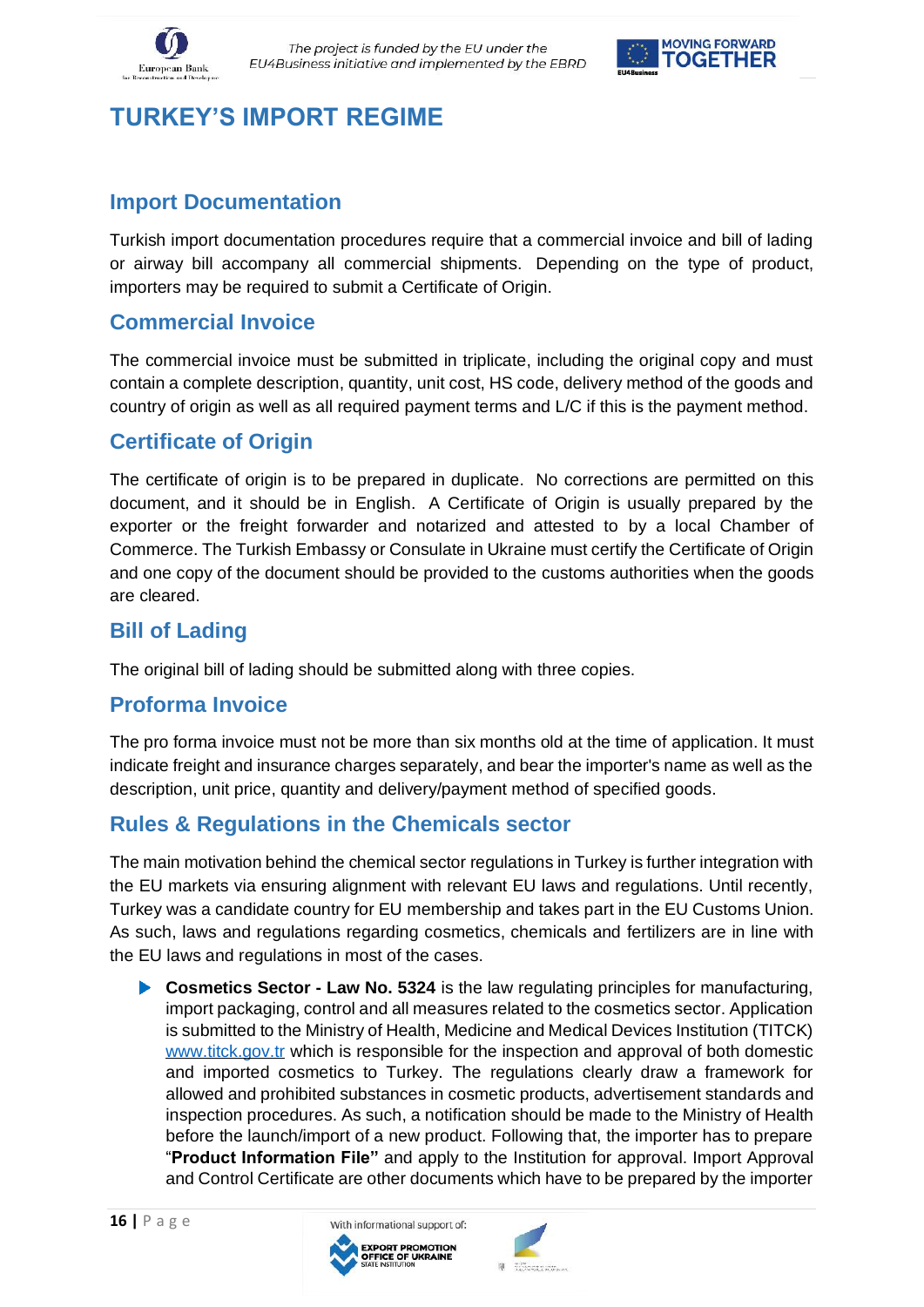



of the cosmetic product in Turkey. The first import permission application for a new product may take 2-3 months to process, but the following ones related to the same product are obtained in approximately 10 working days.

- **Household Cleaning Products**  For imports of detergents, a separate Technical dossier should be prepared and submitted to the Ministry of Trade. Turkish language Labelling and Turkish language security information note to be prepared (from 2018 onwards)
- **Fertilizers:** Regulation No 2015/1 specifies the conditions for import of fertilizers. Permissions should be taken from the Ministry of Agriculture and Forestry.

#### **Customs**

A Customs Agent, appointed by the importer/distributor in Turkey is in charge of clearing the goods form the Customs. A number of well-known Customs Agents in Turkey are as follows:

- Unsped<https://ugm.com.tr/>
- BLN Gümrük [https://www.blngumruk.com](https://www.blngumruk.com/)
- Hitit Gümrük<http://www.hititgumruk.com/>

## **Logistics**

A typical transport between Ukraine-Turkey is sea transport and there are regular lines between Port of Odessa and Istanbul, on weekly basis. For instance:

• **Admiral Container Lines** <https://www.acolines.com/> is servicing regularly ports between Odessa and Istanbul (Ambarli, Gebze, Gemlik) as well as Mersin. We will advise to approach Ms. Güldem Ülken guldem, ulken@marticontainer.com.tr for further details.

Logistics Prices for containers:

- **LI Evyap (Port) // FO Odessa (Port)** 
	- $\bullet$  Usd 368 /20'DC Non imco
	- Usd 436 /40'DC Non imco
	- $\bullet$  Usd 436 /40'HC Non imco
- **LI Mardaş (Port) // FO Odessa (Port)** 
	- Usd 343 /20'DC Non imco
	- $\bullet$  Usd 386/40'DC Non imco
	- Usd 386 /40'HC Non imco

#### **Price List**

When preparing price list for the Turkish market, it is advised to:

- Quote in USD or EUR
- Specify the code of the product with picture if possible
- Write a description of the product
- Method of Payment should be included L/C, Cash against documents, etc
- Delivery Terms should be specified FOB, Ex-work, CIF, etc



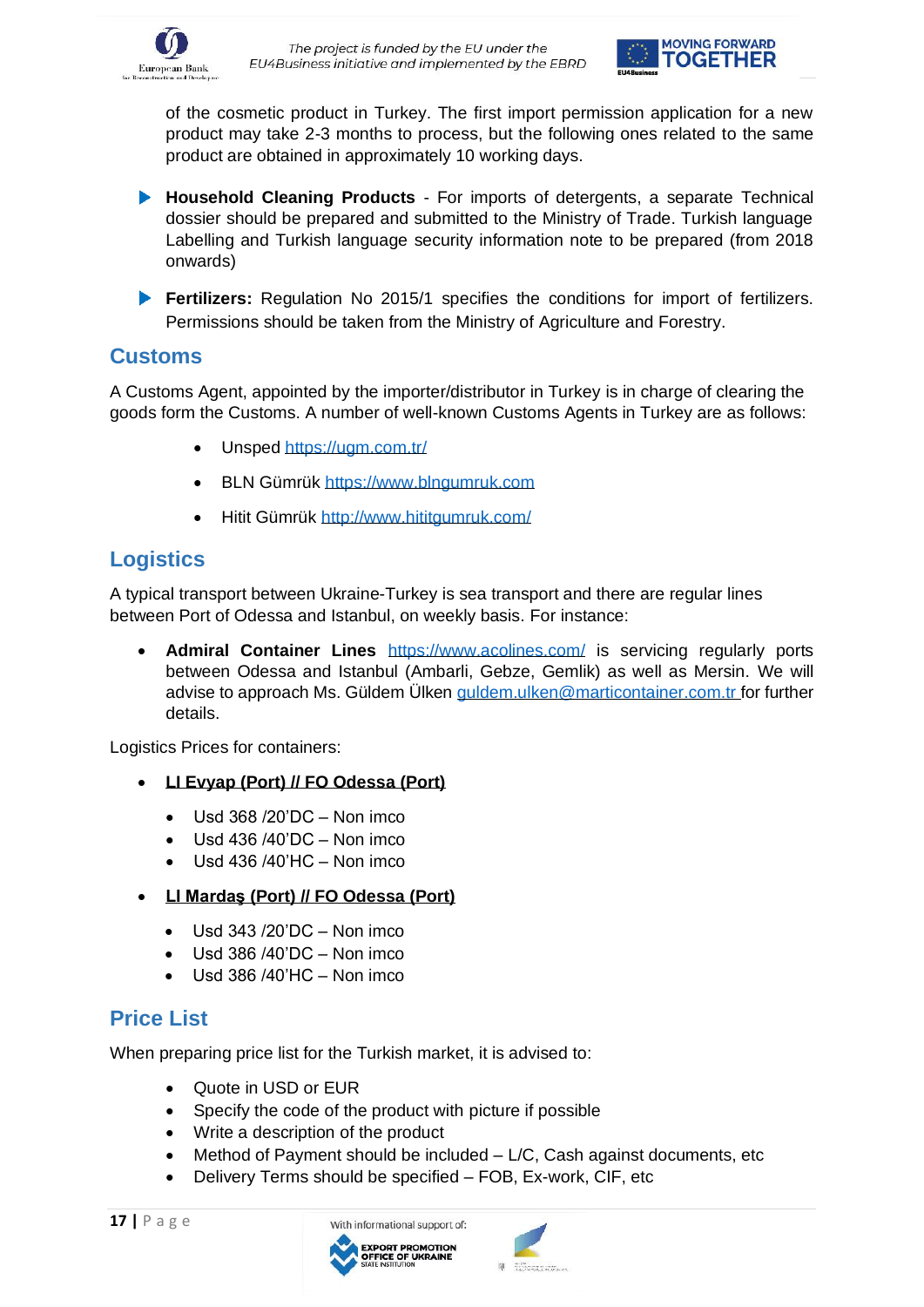



- Additional Discount for larger volumes should be specified, if possible
- If min. quantity applies, it should be specified
- Price offer validity period should be included

### **Trade Exhibitions & Sectoral Associations**

Turkey is a hub of international trade between Europe and Asia. Participation in trade exhibitions might be beneficial to extend business networks both in Turkey and around the world. Turkish suppliers, importers, and distributors are likely to participate in international fairs and exhibitions organized in Turkey. Participating in these would also provide a deeper insight about the Turkish chemicals industry.

Following fairs are the most popular in the industry.

- Beauty Eurasia, [https://www.beautyeurasia.com](https://www.beautyeurasia.com/) June 2021
- Growtech, [https://www.growtech.com.tr](https://www.growtech.com.tr/) November 2020
- ChemShow Eurasia <http://www.chemshoweurasia.com/> March 2021

Relevant Sectoral Associations are as below:

- ▶ Turkey Chemical Manufacturers Assoc.<http://www.tksd.org.tr/>
- **Turkey Fertilizers Manufacturers, Importers and Exporters Assoc.** <https://guid.org.tr/uyelerimiz/>
- ▶ Cosmetics and Cleaning Products Industrialists Assoc. [http://www.ktsd.org.tr/sayfa-1](http://www.ktsd.org.tr/sayfa-1-anasayfa) [anasayfa](http://www.ktsd.org.tr/sayfa-1-anasayfa)

# PART 4 : IMPACT OF COVID-19 ON TURKISH ECONOMY



#### **Turkey, Covid-19 situation in Numbers, 14/07/2020**

- Total Cases 214,993
- Recovered 196,720
- Total Deaths 5.402
- Tests more than 4 mil

#### **Turkey Covid-19 Situation**

- Case numbers are mostly intense in highly populated cities such as Istanbul, Ankara and İzmir.
- Manufacturing plants and shopping malls opened on 11th of May.
- Travel restrictions between cities lifted on  $1<sub>st</sub>$  of June.